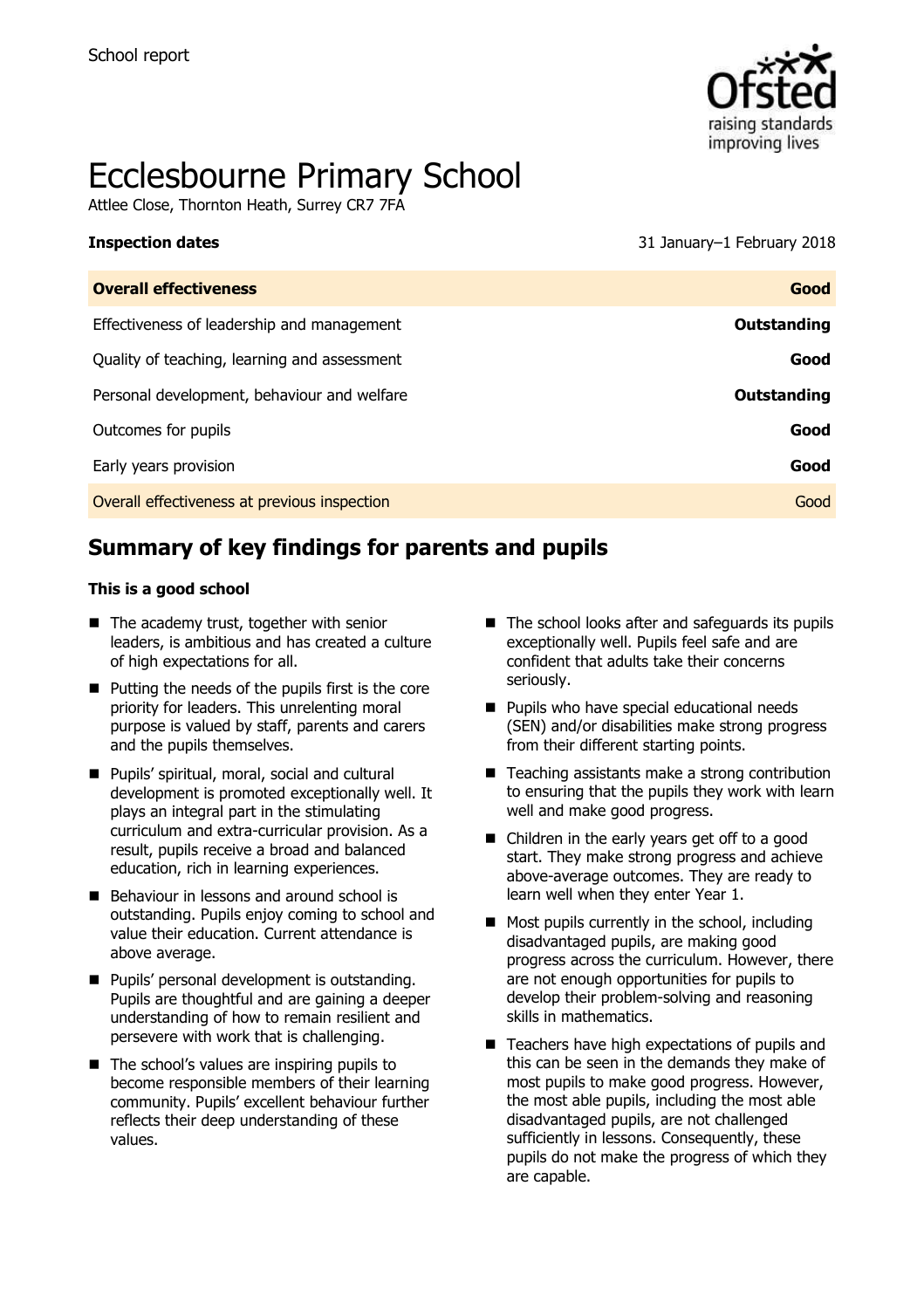

# **Full report**

### **What does the school need to do to improve further?**

- Continue to accelerate pupils' progress and further raise standards by:
	- teachers consistently providing the most able pupils, including the most able disadvantaged pupils, with challenging work to match their abilities
	- ensuring that pupils are not wasting learning time by doing work that is too easy for them.
- **Provide pupils with more problem-solving and reasoning opportunities in lessons to** apply their well-rehearsed number and calculation skills in mathematics.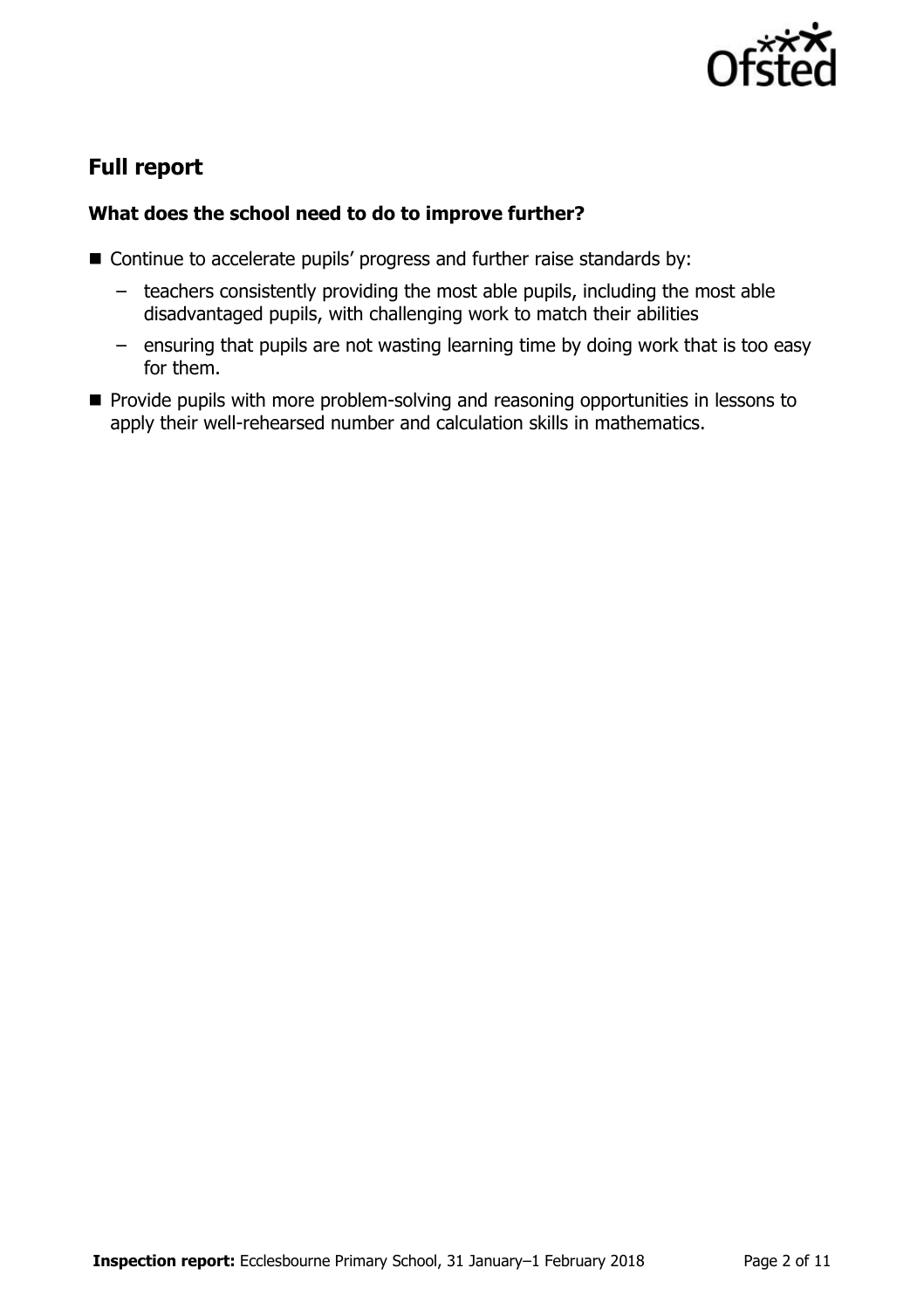

## **Inspection judgements**

#### **Effectiveness of leadership and management Constanding**

- Leaders at all levels share an unequivocal moral commitment to driving further improvements at this school. They recognise the potential in their pupils and are committed to ensuring that all pupils achieve their best.
- Leaders have an in-depth knowledge of all aspects of the school. They have pinpointed precise areas for development and know exactly what needs to be done. Their plans are based on a thorough analysis of current performance and provide a secure platform for further improvement. The prime focus for leaders is to consistently improve outcomes for all pupils, and they have clear plans in place. As a result, progress for pupils currently in the school, is improving across a range of subjects.
- Directors of the academy trust play an active role in the strategic leadership of the school. They work closely with leaders and offer excellent support and resources to bolster further improvements.
- Subject and year group leaders are fully aware of their responsibilities and play a key role in the school's unremitting drive for improvement. For example, the English leader is currently implementing a robust plan of action, embedding pupils' inference and deduction skills in reading. The impact of this is demonstrated in current pupils making faster rates of progress in reading. This evidences that the school has excellent capacity to make further improvements.
- The performance of staff is managed meticulously. Leaders put great thought into targeting appropriate support and training so that all staff are equipped with the skills to develop their practice. Teachers who are new to the profession are very well supported.
- Staff morale is high. Leaders ensure that there are opportunities for teachers to learn from their colleagues and hone their skills. Staff are also encouraged to visit other schools across the trust to share good practice and to ensure that the assessment of pupils is accurate.
- Leaders have given thoughtful consideration to planning the curriculum. They have developed topics to capture pupils' interests and engage them further in their learning. The stimulating curriculum is allowing pupils to broaden their skills and knowledge in a wide range of subjects.
- The curriculum is further enhanced by a variety of activities, such as visits to museums, singing at Buckingham Palace and showcasing their work during 'Museum Day'. Pupils enjoy the extra-curricular activities on offer, such as archery, music and dance. These opportunities contribute to the pupils' well-rounded education at the school.
- The school provides well for the needs of pupils who have SEN and/or disabilities. Staff are well trained and are very knowledgeable about individual pupils and their needs. Leaders evaluate the use of additional funding and ensure that pupils who have SEN and/or disabilities receive high-quality support in lessons. Consequently, these pupils make good progress.
- Leaders promote pupils' spiritual, moral, social and cultural development extremely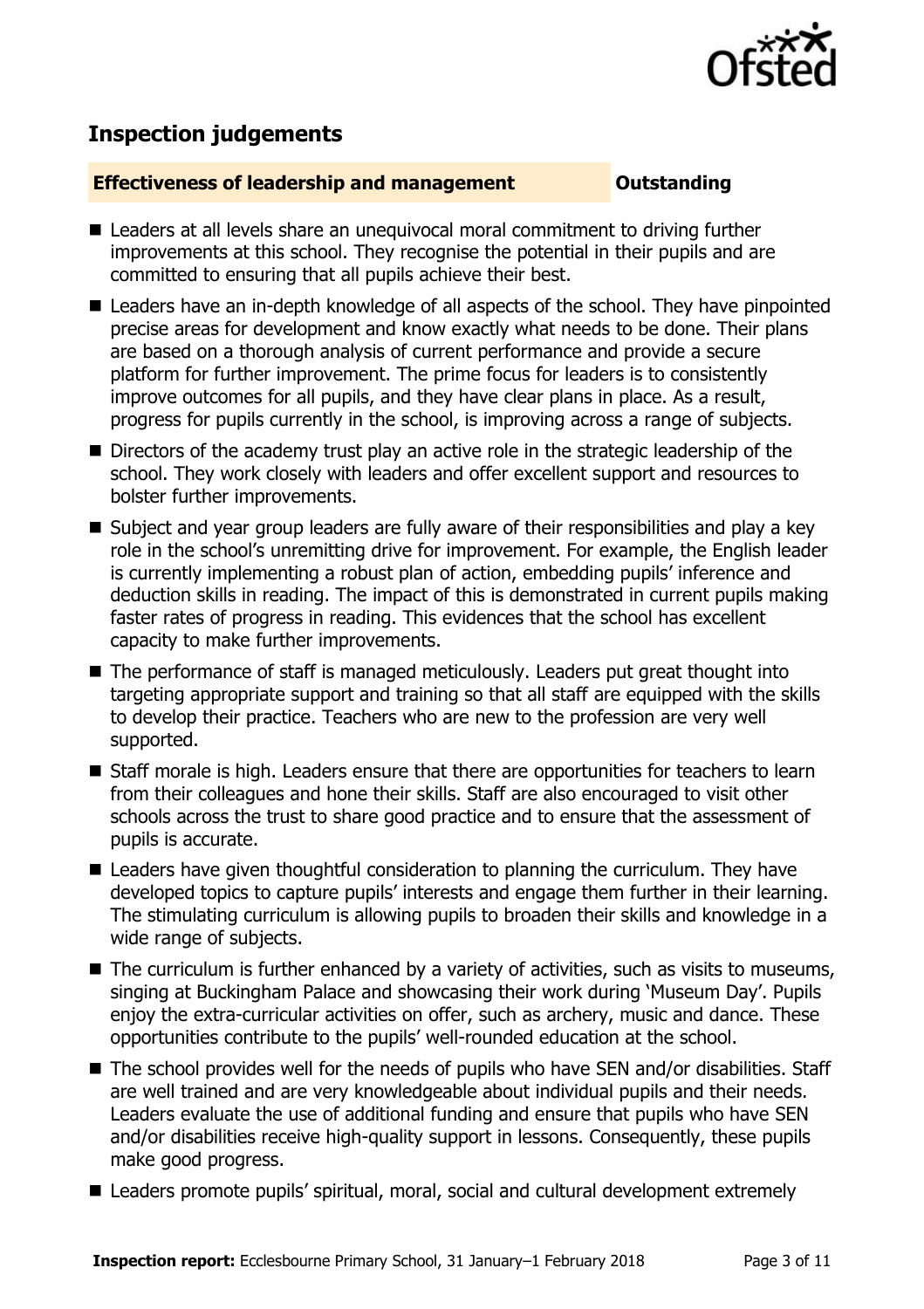

well. Pupils learn about the beliefs and cultures of those from other faiths and visit different places of worship. They are taught about key values such as democracy, honesty and the difference between right and wrong. This actively promotes a secure understanding of fundamental British values and a positive view of diversity.

- **Pupil premium funding is used effectively to provide interventions and activities that** improve the progress of disadvantaged pupils. Additional teachers in English and mathematics, for example, provide targeted support to help pupils improve their basic skills. The funding is also used well to help pupils with their personal, social and emotional development.
- The primary school physical education and sports funding is spent effectively. It is used to provide staff training, new equipment and sports clubs. This has increased pupils' participation in a variety of sports, contributing to the success of pupils at competitions.
- The majority of parents who responded to Parent View, Ofsted's online survey, or who spoke to inspectors agree that the school is well led and managed. They value the dedication of leaders and staff in providing a community where their children feel safe and happy.
- Leaders track pupils' progress regularly and identify pupils at risk of underachievement. They share this information with subject leaders and teachers to plan work that successfully tackles gaps in pupils' learning.
- However, leaders are not yet challenging robustly enough to ensure that teachers consistently plan work that demands enough of the most able pupils, including the most able disadvantaged pupils.

### **Governance of the school**

- Academy directors and members of the academy council work collaboratively to effectively execute their responsibilities as governors. They are unstinting in their commitment that all pupils should succeed.
- Governors share a strong understanding of the school's strengths and the areas identified for further improvement.
- Governors are determined that pupils have many opportunities to learn a wide range of skills through a rich and interesting curriculum.
- Directors of the academy trust play an especially critical role in driving forward school improvement. They ask pertinent questions and provide focused challenge. They support leaders effectively and demonstrate a clear vision to make the school the best that it can be.

### **Safeguarding**

- $\blacksquare$  The arrangements for safeguarding are effective.
- Leaders make safeguarding a high priority. There is a strong culture of safeguarding throughout the school. Pupils feel safe and happy, and their individual needs are met very well.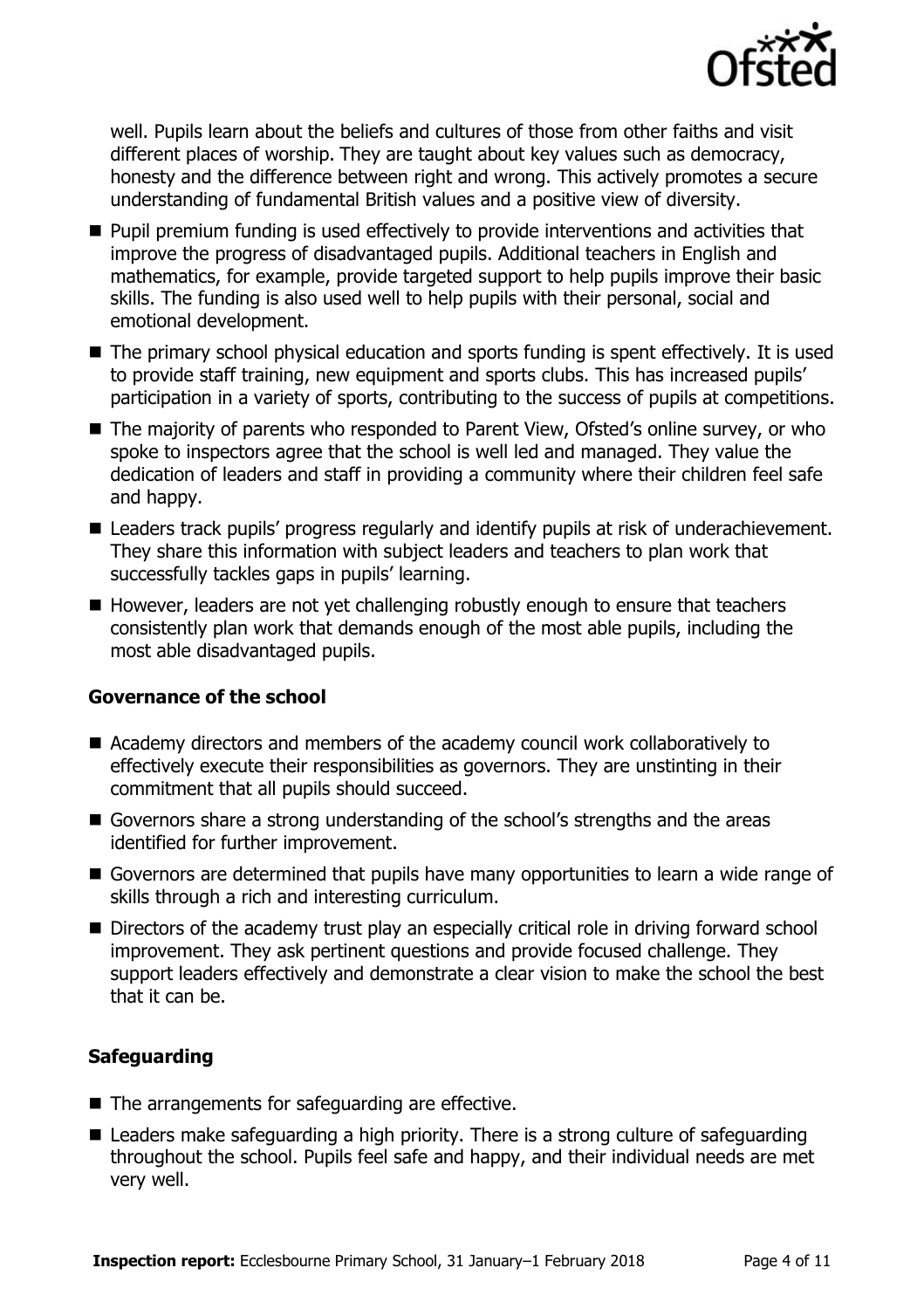

- Leaders ensure that staff are well trained and are kept up to date on safeguarding issues, including extremism, radicalisation and female genital mutilation. Staff have a thorough understanding of the school's safeguarding policy and act swiftly when concerns arise that put the safety of pupils at risk.
- Leaders consistently follow up any concerns on safeguarding. They are tenacious in following up referrals to make sure that timely action is taken. Pupils said that the school is a safe place and they know to whom they can speak if they have concerns.

#### **Quality of teaching, learning and assessment Good**

- The majority of teaching is good across the school. Teachers use a wide range of resources to interest pupils and use questioning skillfully to check pupils' understanding.
- Teachers and support staff have high expectations of pupils' behaviour in lessons. Wellestablished routines and systems are consistent across the school. Pupils know what is expected of them and, as a result, they are attentive learners.
- Teachers plan lessons together in year teams. This leads to consistently high-quality classroom activities and gives teachers the opportunity to successfully share ideas and discuss good practice.
- The work of the teaching assistants is very beneficial to pupils. They are sensitive to pupils' needs and are skilled in developing language for those who have recently arrived in the country. They know pupils well and are quick to intervene in lessons where they see that a pupil needs help.
- **Pupils write well because teachers demonstrate and explain different styles of writing.** Pupils write at length and for a wide variety of purposes. Teachers encourage pupils to use ambitious vocabulary to make their writing more interesting.
- Teachers foster an enjoyment of reading. They introduce interesting books to the class and provide effective ways to encourage pupils to read widely and enthusiastically. Pupils said that they enjoy reading.
- Teachers provide good opportunities for pupils to recall number facts quickly and accurately. They use a range of practical resources to embed their learning. As a result, the majority of pupils are making good progress in mathematics. However, teachers are not sufficiently adept at providing pupils with mathematical problems to solve or encouraging them to give reasons for their answers. Consequently, pupils are not challenged enough to deepen their understanding of mathematical concepts.
- There are rigorous systems for the assessment of pupils' work. Teachers' judgements about how well pupils are attaining are accurate. This means that, increasingly, they set pupils activities which challenge them according to their level of ability. However, for the most able pupils, including the most able disadvantaged pupils, this challenge arrives in lessons too late and limits their opportunities to achieve as well as they could.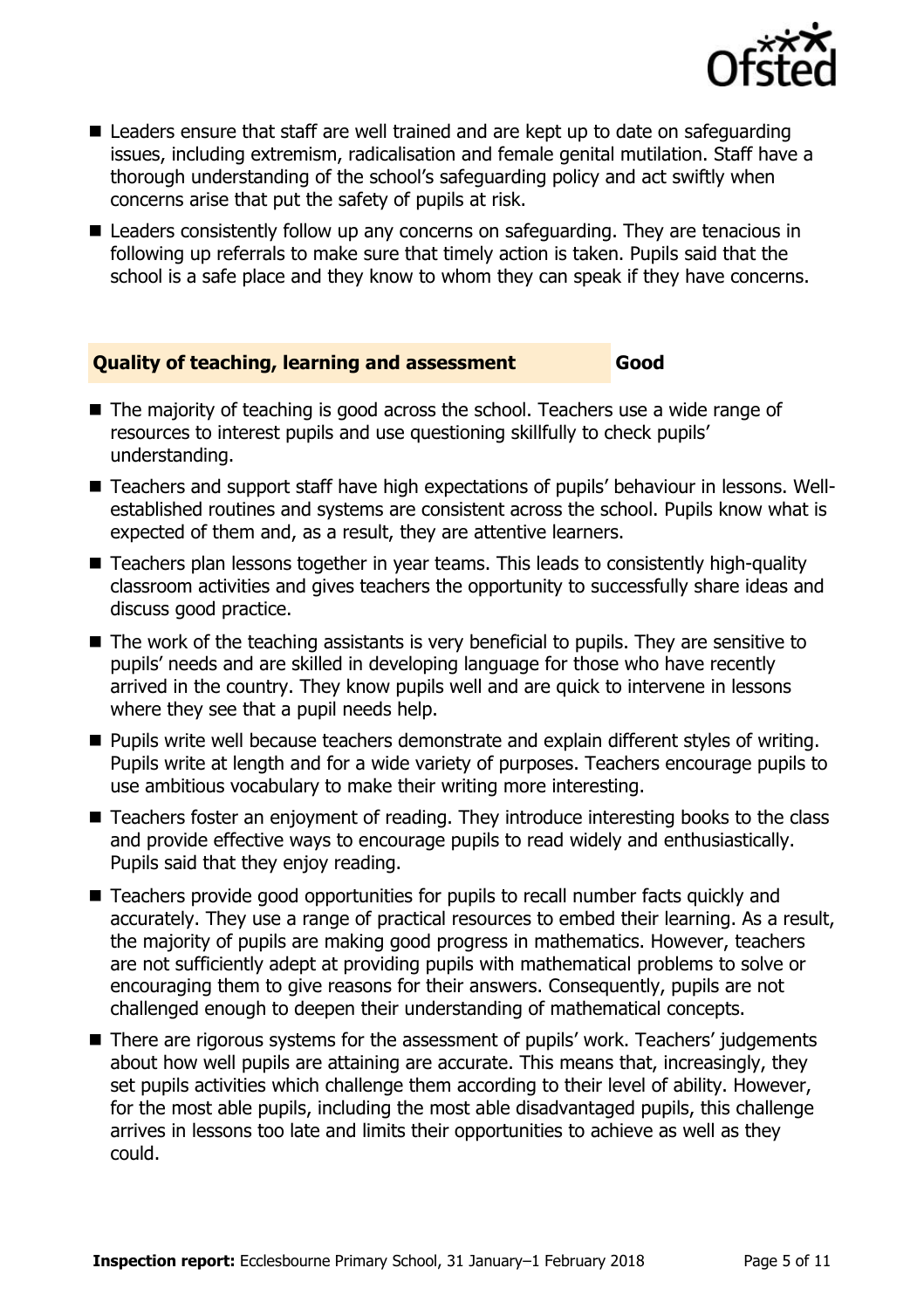

#### **Personal development, behaviour and welfare <b>COUTS** Outstanding

#### **Personal development and welfare**

- The school's work to promote pupils' personal development and welfare is outstanding.
- Leaders and staff have created a happy, calm and purposeful environment where everyone is valued and respected. The well-being of all pupils is at the heart of the school, especially that of vulnerable pupils who face challenging circumstances.
- Warm and trusting relationships between pupils and staff mean that pupils trust the adults in school to look after them. They said that they can talk to any of the adults, including the learning mentor, if they have any worries.
- **Pupils are keen to learn and respond well to teachers and other adults around the** school. In lessons, pupils collaborate well. Pupils are willing to help each other.
- **Pupils know that their safety is a priority. They attend talks by local police to learn** about staying safe outside school. Pupils talk confidently about road and internet safety. They know not to share personal information online and to keep passwords safe.
- **Pupils have a secure understanding of British values, which overlap with the school's** values. Pupils focus on different values across the year, such as tolerance and respect, and they celebrate pupils who show these values in their behaviour.
- **Parents told inspectors that they were extremely happy with the way the school looks** after their children. Many parents are very pleased with the way that staff make themselves available to discuss any concerns.

#### **Behaviour**

- The behaviour of pupils is outstanding.
- At the start of the school day and at the end of breaktimes, pupils calmly and sensibly enter their classrooms and promptly start their work.
- The vast majority of pupils are able to manage their own behaviour. They are sensible and careful around the school.
- Incidences of low-level disruption are very rare. Pupils want to get on with their learning.
- **Pupils are polite and courteous. They are respectful to staff, visitors and each other.**
- **Pupils are proud to attend this school, and this is reflected in their current attendance** which is above average.
- Parents are very complimentary about pupils' behaviour in the school. They told inspectors how pleased they are with the way in which the school looks after their children.

#### **Outcomes for pupils Good**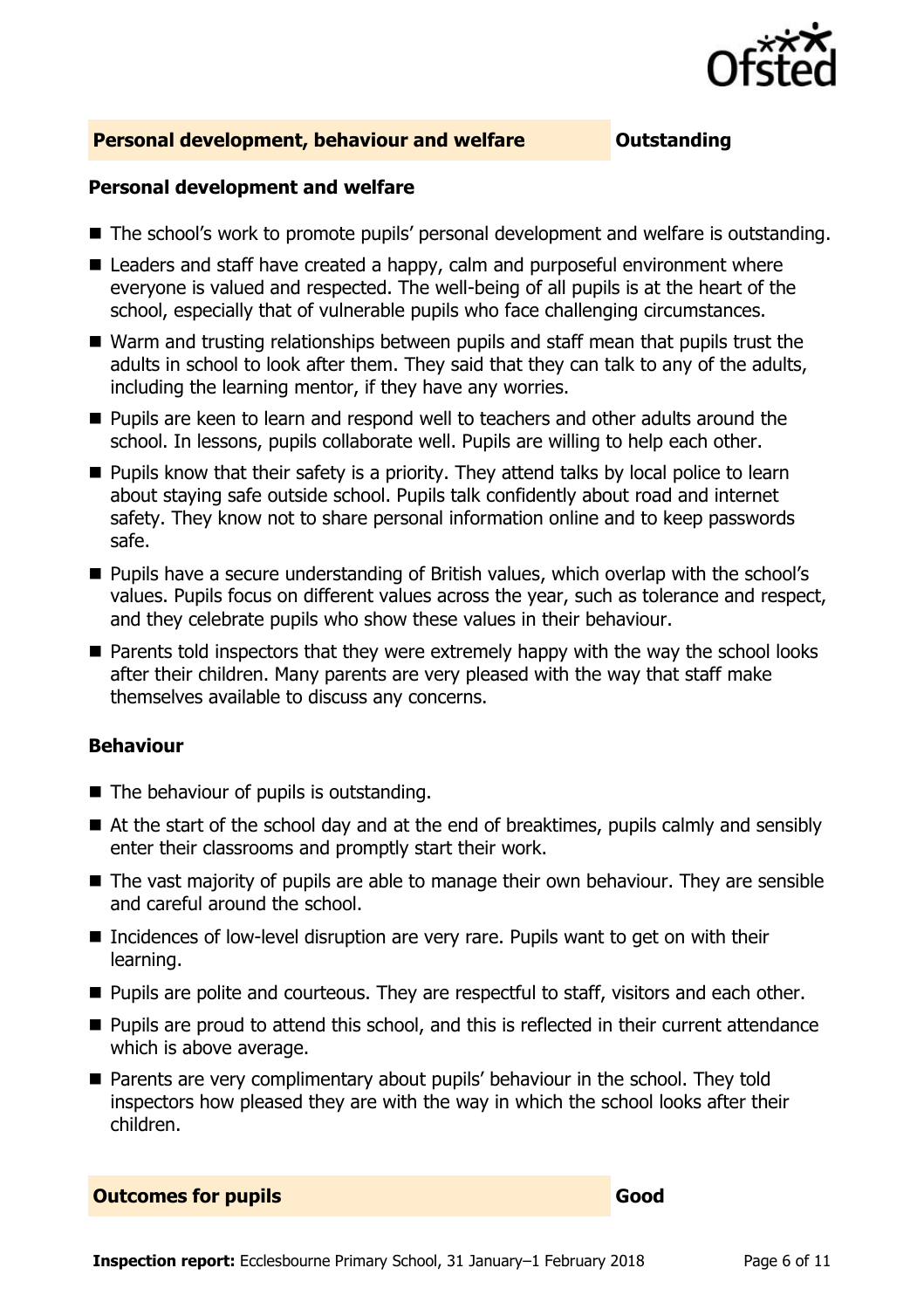

- $\blacksquare$  At the end of key stage 2 in 2017, the proportion of pupils working at or above the expected standard was higher than the national average in reading, writing and mathematics combined. This is a considerable improvement compared to the previous year, evidencing the successful actions implemented by leaders to better the lowerthan-national standards achieved in 2016.
- **Phonics outcomes in Year 1 continue to remain above the national average. Pupils** make good progress and enter Year 2 with the necessary skills to read and write. These outcomes reflect the systematic and high-quality phonics teaching in the school.
- **Pupils who have SEN and/or disabilities achieve well in relation to their starting points** because of the additional support they receive from the adults working with them.
- Pupils who speak English as an additional language are well supported to make good progress. There are an increasing number of pupils who do not stay the full length of time in the school. When these pupils arrive, the school helps them settle in and start learning quickly.
- Rates of progress for the majority of disadvantaged pupils are steadily improving across the curriculum. Evidence from pupils' work and from the school's assessment information indicates that many of these pupils are making better progress this year, compared to last year. This is due to more effective teaching.
- The school's current assessment information, supported by inspection evidence, shows that most pupils are now making good progress in a wide range of subjects. However, the most able pupils, including the most able disadvantaged pupils, are not making as much progress as they are capable of from their starting points. Teachers do not provide them with work that challenges them frequently enough to increase the rapidity of their learning.

#### **Early years provision Good Good**

- The early years provision is good. Children enjoy a wide range of experiences across the curriculum.
- Most children start in the Nursery with a range of skills, knowledge and understanding that is below what is typical for their age. They make strong progress, resulting in a high proportion of children reaching a good level of development by the end of Reception. As a result, children are well prepared for Year 1.
- The early years leader has a realistic picture of the strengths and has accurately identified what needs to be done to improve the early years further.
- Adults help children settle quickly into school. Links with parents are strong, and this helps the children to transition well into school life. As a result, children develop good routines and are happy and confident in their environment.
- Teachers have a good understanding of the needs of young children. They have created a bright and stimulating environment in which children learn and play outside as well as in the classroom. The early years is well resourced to help children develop physically, socially and academically.
- Staff provide high-quality care to children. Children feel safe and behave well. They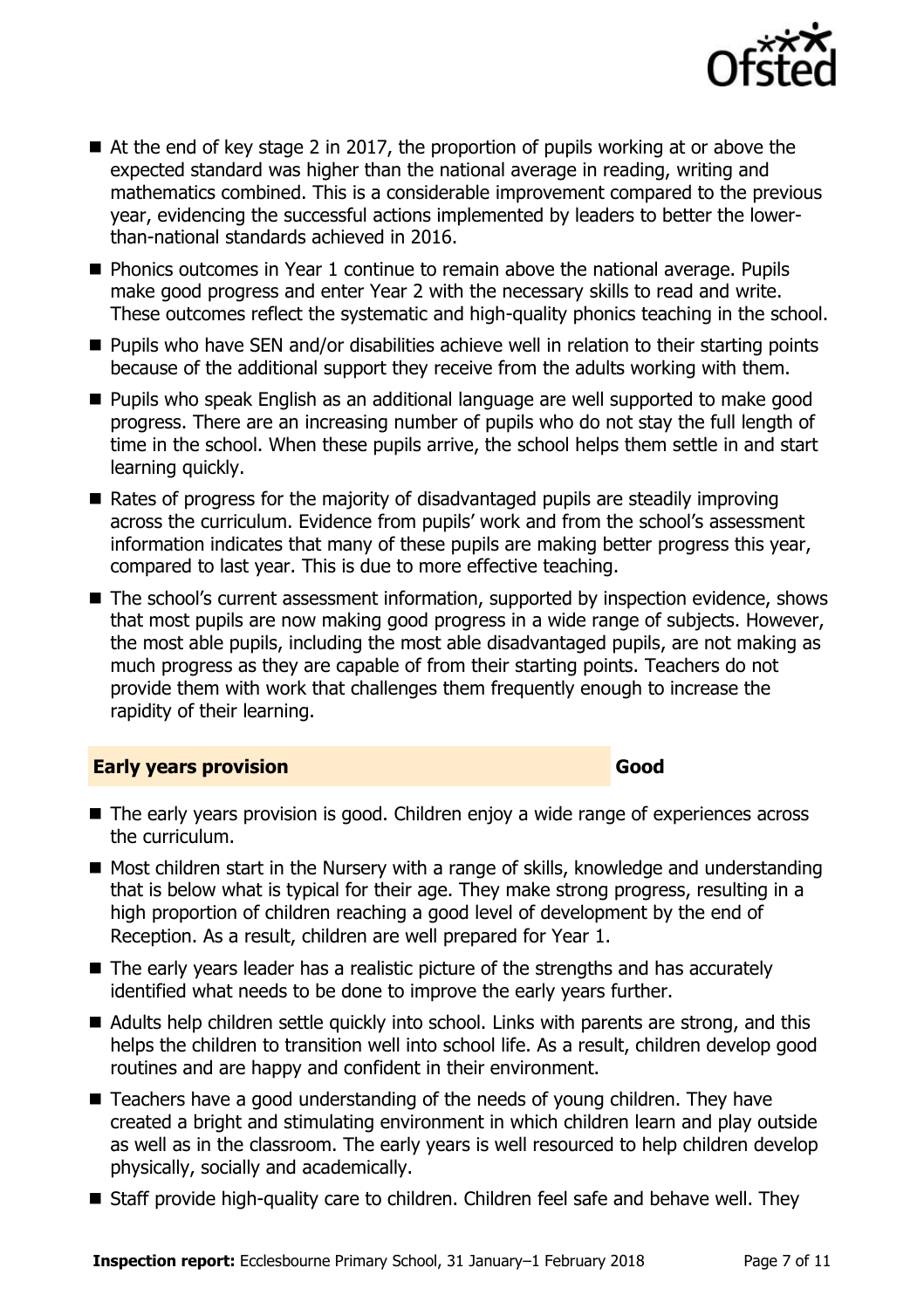

concentrate well and are beginning to show resilience when carrying out tasks.

Safeguarding is effective and statutory responsibilities are met.

# **School details**

Unique reference number 136566

**Inspection report:** Ecclesbourne Primary School, 31 January–1 February 2018 Page 8 of 11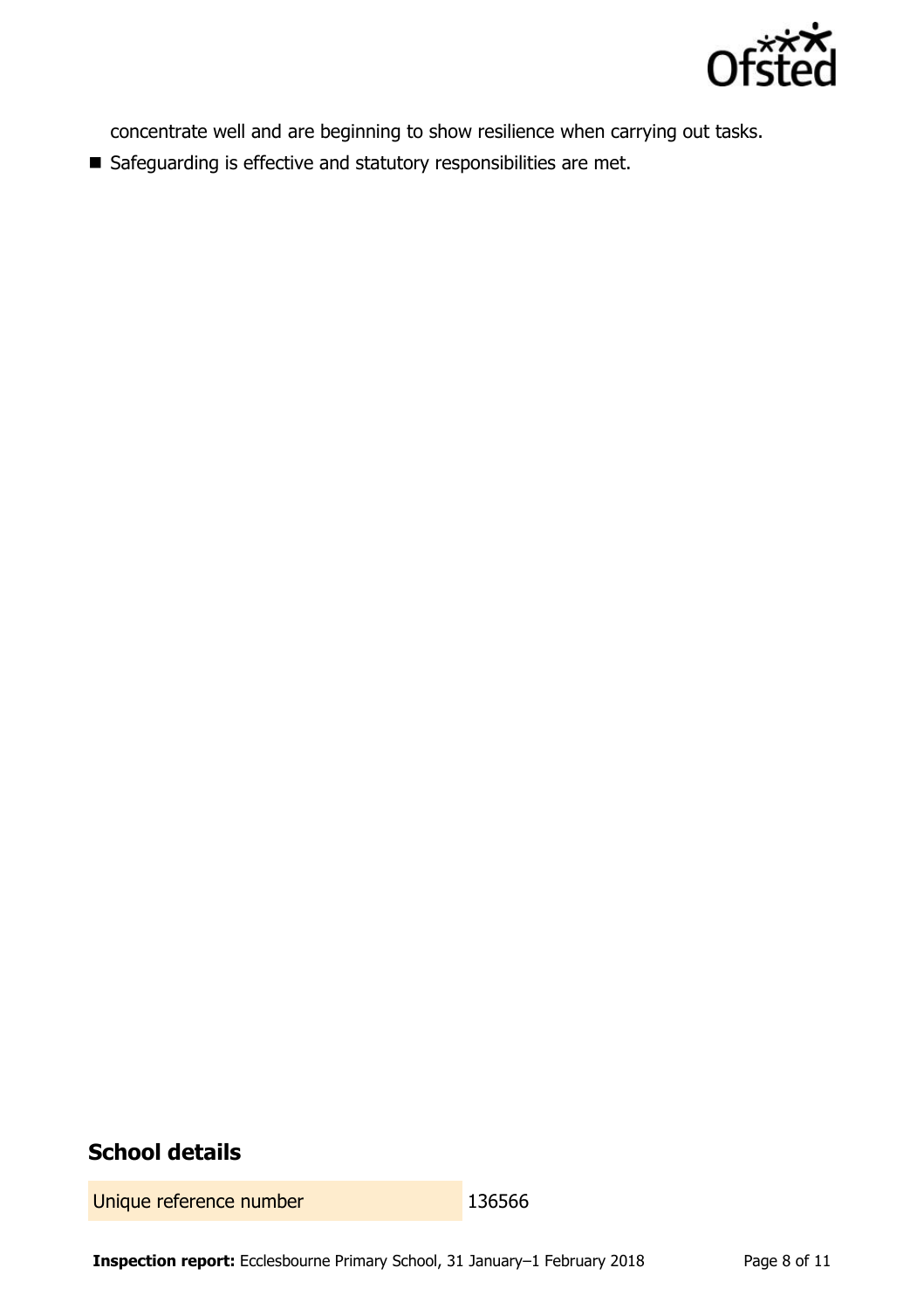

| Local authority   | Croydon  |
|-------------------|----------|
| Inspection number | 10037686 |

This inspection of the school was carried out under section 5 of the Education Act 2005.

| Type of school                      | Primary                         |
|-------------------------------------|---------------------------------|
| School category                     | Academy sponsor-led             |
| Age range of pupils                 | 3 to 11                         |
| <b>Gender of pupils</b>             | Mixed                           |
| Number of pupils on the school roll | 438                             |
| Appropriate authority               | Academy trust                   |
| Chair                               | Kevin Smith                     |
| <b>Head of school</b>               | <b>Paul Robins</b>              |
| Telephone number                    | 0208 684 3187                   |
| Website                             | www.pegasusacademytrust.org     |
| <b>Email address</b>                | epshead@pegasusacademytrust.org |
| Date of previous inspection         | 11 $-12$ February 2014          |

### **Information about this school**

- $\blacksquare$  The school is part of the Pegasus Academy Trust.
- Most pupils come from a wide range of minority ethnic backgrounds. The proportion of pupils who speak English as an additional language is above the national average.
- $\blacksquare$  The proportion of disadvantaged pupils is above the national average.
- $\blacksquare$  The proportion of pupils who have support for SEN and/or disabilities is below average.
- The proportion of pupils who have a statement of special educational needs and/or disabilities or an education, health and care plan is above the national average.
- The school meets the current floor standards, which are the minimum set by the government.

# **Information about this inspection**

■ Inspectors observed pupils' learning in all classes. Leaders accompanied inspectors to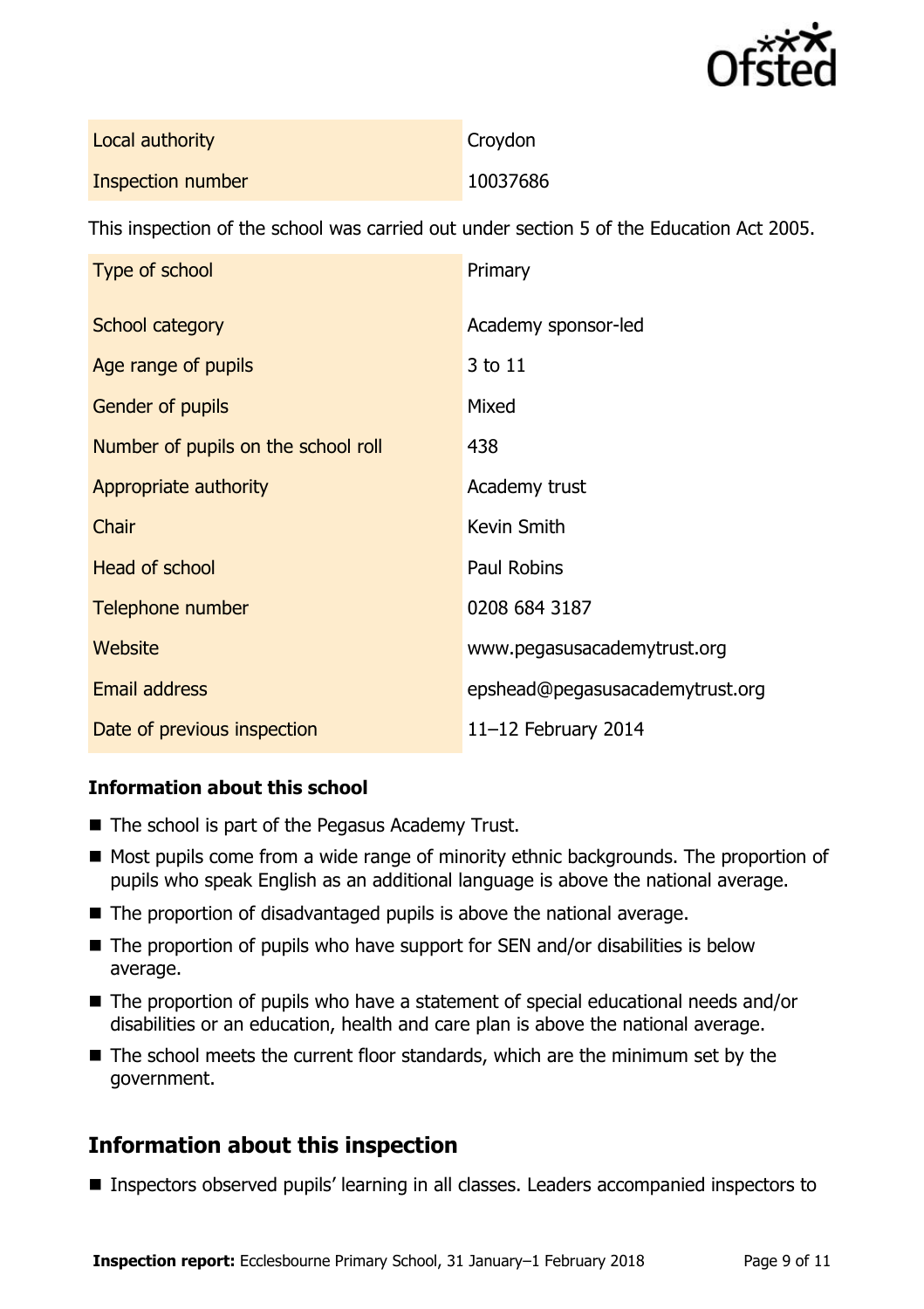

many of the visits to lessons.

- **Pupils' work was reviewed during lessons, and a more detailed scrutiny was made of** pupils' books with senior leaders. Pupils' work in a wide range of subjects was scrutinised. Pupils' work on display was also considered.
- **Pupils read to inspectors, and inspectors spoke with pupils throughout the inspection to** gain their views.
- **Pupils' behaviour in lessons and during break and lunchtimes was observed by** inspectors.
- Formal and informal discussions took place with senior leaders and the trust directors.
- Meetings and discussions were held with the senior leadership team, staff, parents and pupils. Inspectors met with directors of the trust as well as the academy councillors.
- Inspectors scrutinised the school's documentation on pupils' attainment and progress, safeguarding, behaviour, attendance, governors' minutes, the school's self-evaluation, plans for improvement and external reviews of the school.
- Inspectors considered the 47 responses to Parent View, Ofsted's online questionnaire, and spoke to parents directly. The responses from five staff questionnaires were also considered.

### **Inspection team**

| Jenell Chetty, lead inspector | Ofsted Inspector        |
|-------------------------------|-------------------------|
| Clementina Aina               | <b>Ofsted Inspector</b> |
| Julie Davey                   | Ofsted Inspector        |